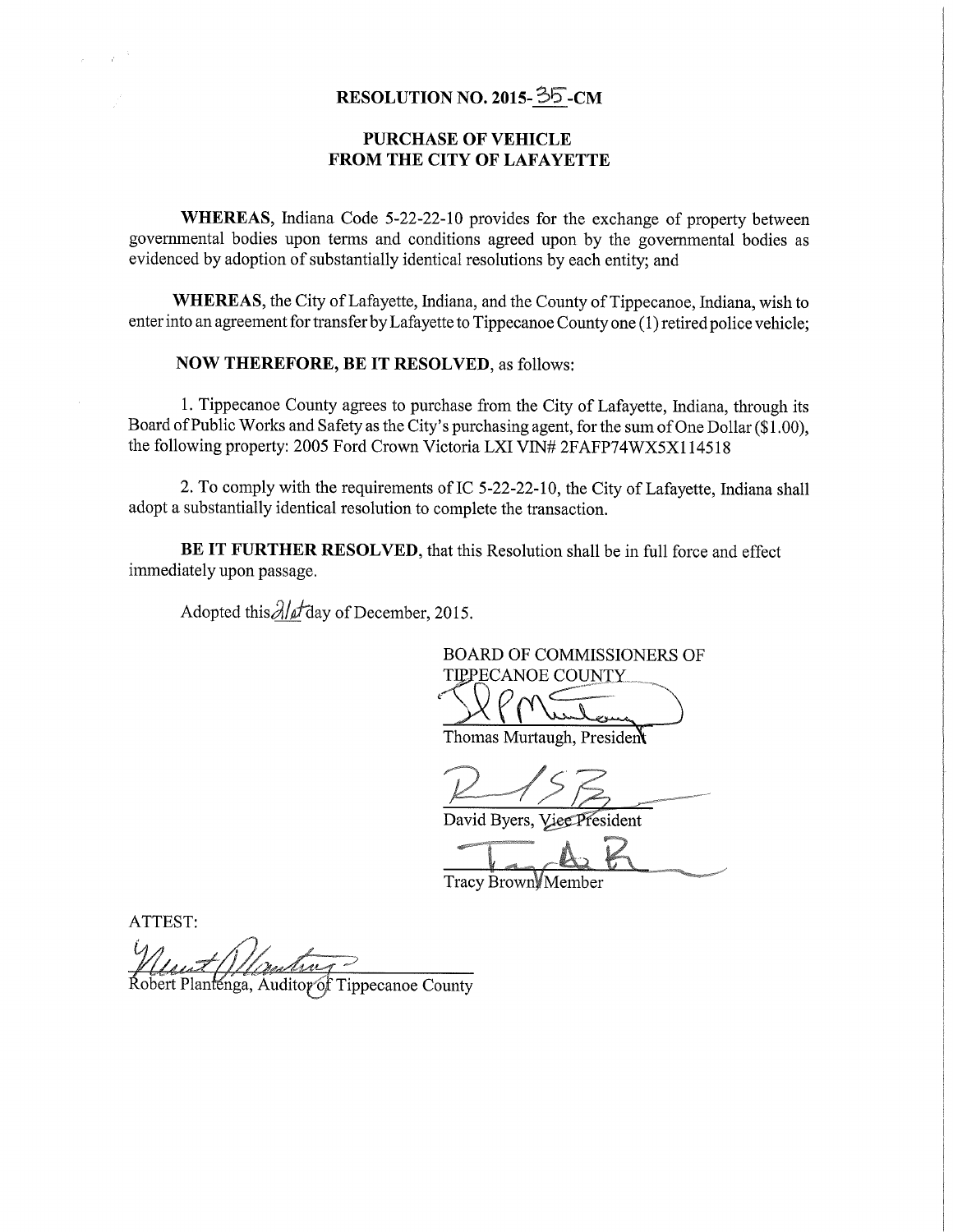## RESOLUTION NO. 07 -2015 A RESOLUTION TO AUTHORIZE THE SALE OF RETIRED **POLICE VEHICLES** TO THE COUNTY OF TIPPECANOE, INDIANA

WHEREAS, Indiana Code 5-22-22-10 provides for the exchange of property between governmental bodies upon terms and conditions agreed upon by the governmental bodies as evidenced by adoption of substantially identical resolutions by each entity: and

WHEREAS, the City of Lafayette, Indiana, and the County of Tippecanoe. Indiana, have entered into an agreement for transfer by Lafayette to Tippecanoe County one (1) retired police vehicle;

NOW THEREFORE, BE IT RESOLVED, as follows:

1. The City of Lafayette, Indiana, by the Board of Public Works and Safety, as its purchasing agent, agrees to sell to the County of Tippecanoe, for the sum of One Dollar (\$1.00) the following property:

2005 Ford Crown Victoria LXI VIN# 2FAFP74WX5X114518

2. To comply with the requirements of IC 5-22-22-10, the County of Tippecanoe. Indiana shall adopt a substantially identical resolution to complete the transaction.

{THE REMAINDER OF THIS PAGE IS INTENTIONALLY LEFT BLANK}